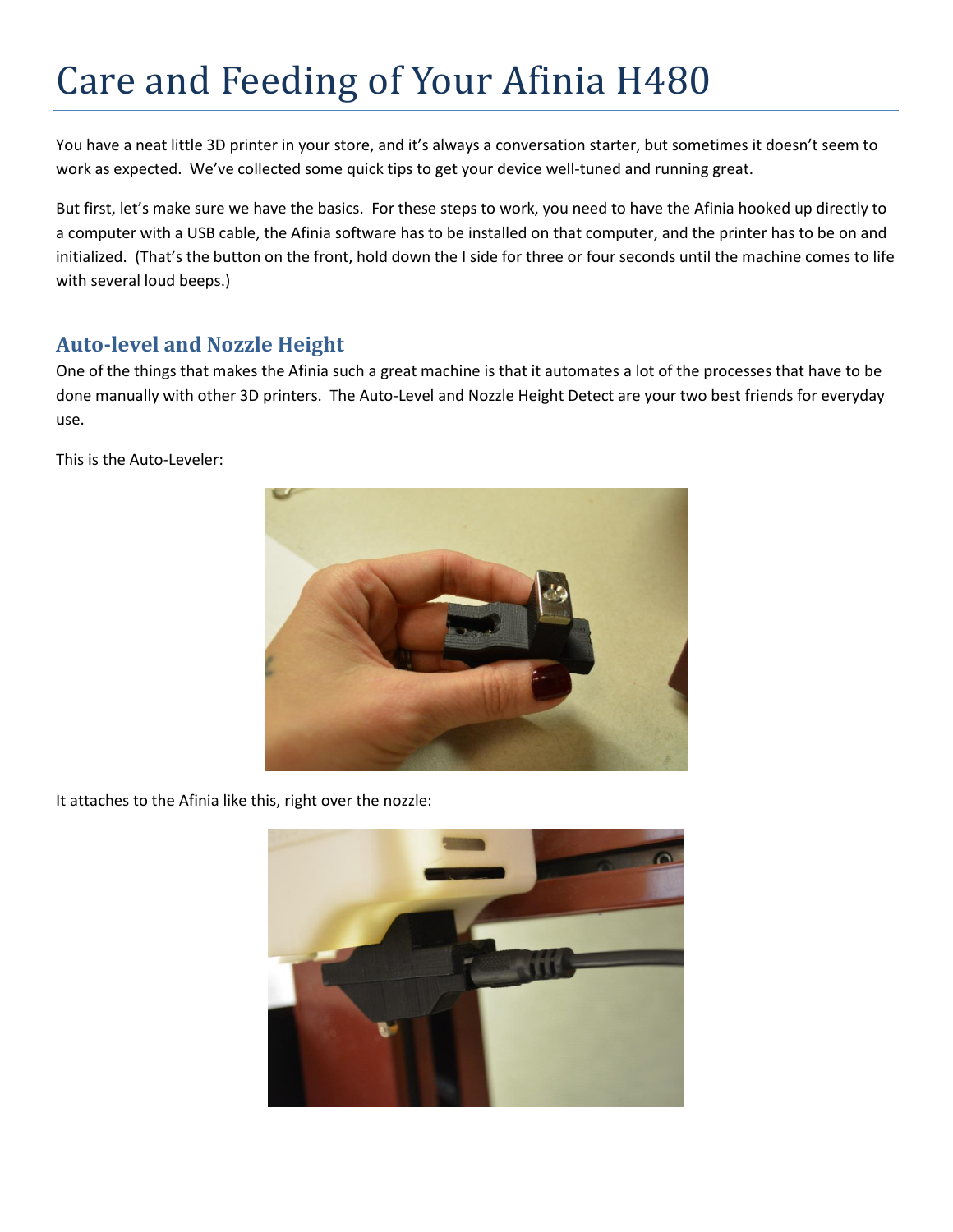The other end of the cable has to go into the back of the Afinia next to the power switch in the back, right here:



From there, you'll go into the "3D Print" menu and click on "Auto Level". The machine will go through its process of detecting the levels at the nine cardinal points. After that, you'll have to run the Nozzle Level Detect. Remove the leveling piece from over the nozzle, remove the cable from the back of the leveling piece, and put that end of the cable into the back of the printing plate:



You'll go back up to the "3D Print" menu and click on "Nozzle Height Detect". It will run through its process, and when it's done, you'll get a dialogue window like this:

| Afinia |                       |
|--------|-----------------------|
|        | <b>Height: 129.90</b> |
|        | <br>                  |

Yours may or may not have that exact value. The important part is just that it returns a height of less than 135.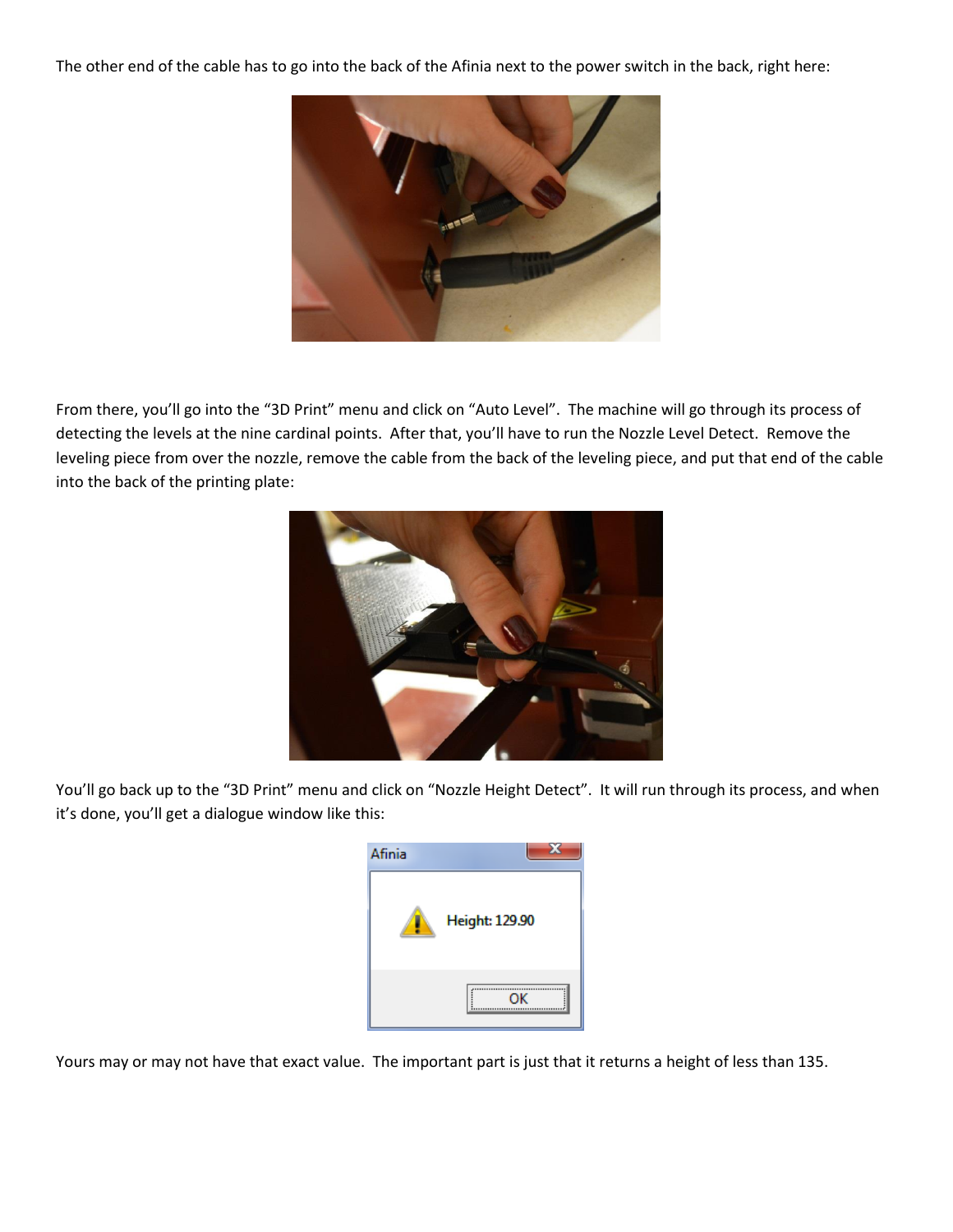## **Picking your filament**

There are two main types of filament that the Afinia H480 uses, ABS and PLA. They have some slightly different properties such as slightly different melting points, and the Afinia is configured to handle them both. Probably the most important distinction is that PLA plastics do not need the heated plate the same way that ABS plastics do. However, this also means that sometimes the prints don't stick as well as they should. Also, PLA tends to be a bit more brittle while ABS feels slightly more pliable.

Let's walk through the steps of changing out the filament, assuming that you have a roll on there already. If you don't, just skip ahead to the loading phase.

In the Afinia interface, go up to "3D Print" and then click on "Maintenance". This dialogue box will pop up:

| Printer: Prepared for Printing - Running Program                            |                   |                                                     |  |  |
|-----------------------------------------------------------------------------|-------------------|-----------------------------------------------------|--|--|
| Material: PLA 156 g, Total: 4.63 Kg<br><br>New Spool<br>Extrude<br>Withdraw |                   | Status:<br>Nozzle: 16.6C Heating<br>Platform: 17.4C |  |  |
| Nozzle & Platform(Max:130.90, Cur:75.00)<br>115<br>To:<br>FL<br><b>FR</b>   |                   | Stop All                                            |  |  |
| Center                                                                      | <b>To Bottom</b>  | Table heat 1hr                                      |  |  |
| NL.<br>NR.                                                                  | Set Nozzle Height | Quit                                                |  |  |

In this example, you'll see that we had a spool of PLA on there and about 156g left. (See below for suggestions on how to keep track of your filament.) Click on the button that says "Withdraw", and you can watch the temperature of the nozzle go up as it prepares to kick back the filament. It'll ultimately heat up to over 250C, and then the extruder will go in reverse, kicking out your filament, which will look like this:



Clip that off (it can gum up the works if you try to reuse it next time) and pull the filament out of the plastic guiding tube.

Before we go too much further, it's been mentioned that the 1kg spools that RadioShack carries do not fit easily on the spindles that come as part of the Afinia. This is true. However, we do have a larger spindle available that you can print on the Afinia to accommodate RadioShack 1kg spools: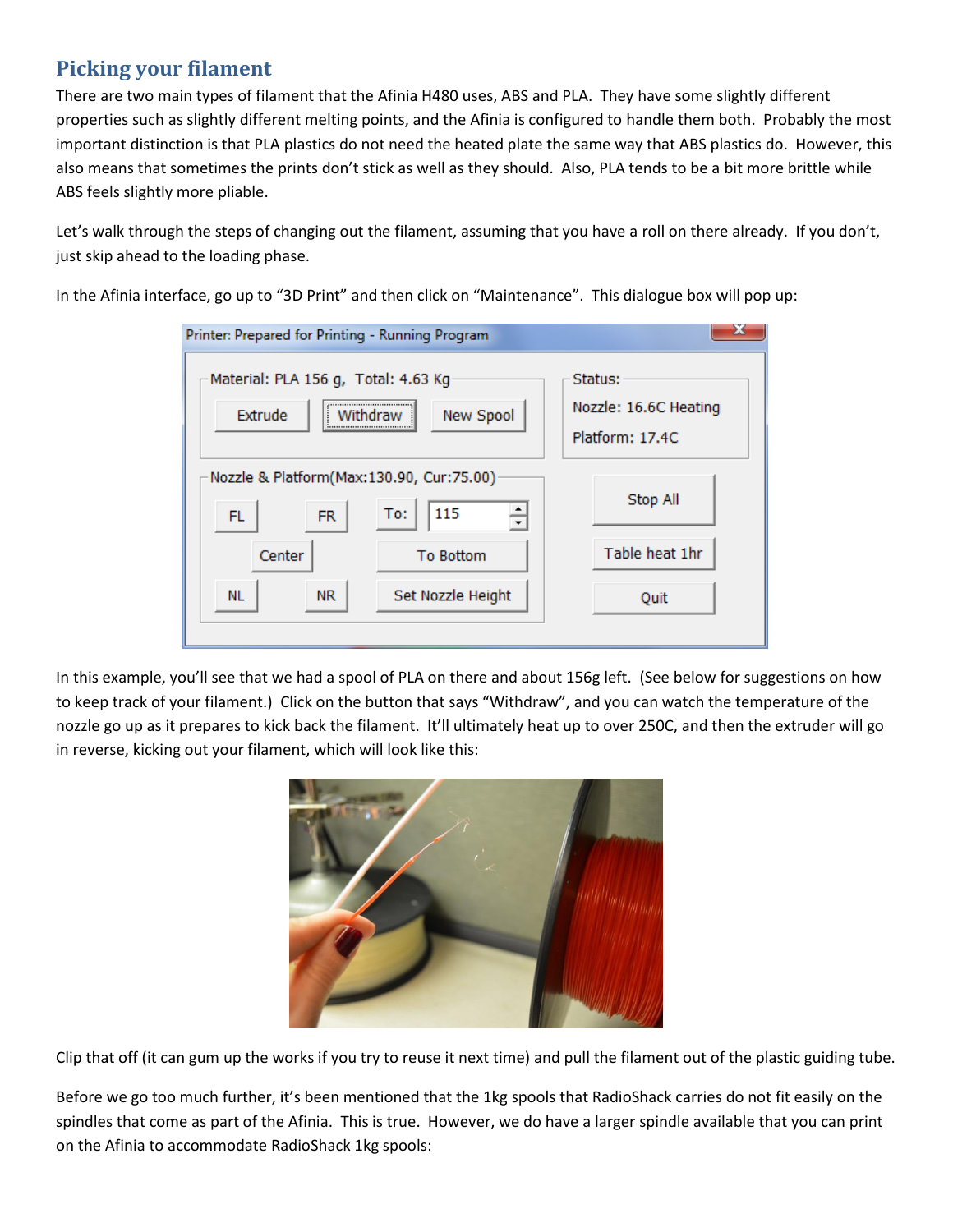

Set the new spool up on the spindle, and make sure that the filament is coming up from the back of the spool and into the feeder slot:



And just to be on the safe side, add the plastic guiding tube as well before you put the filament into the extruder:

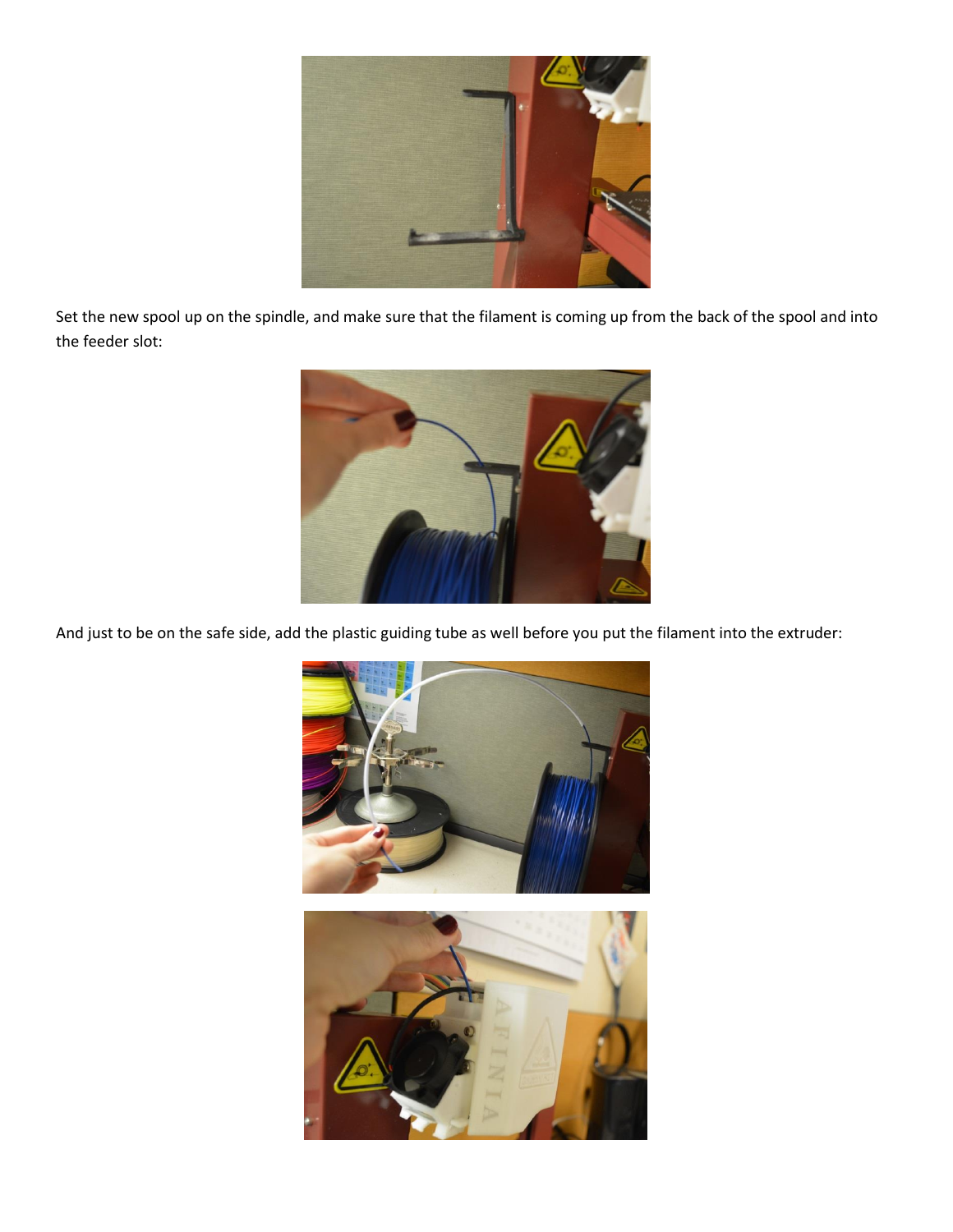You'll have to select "New Spool" from the "Maintenance" dialogue"

| Printer: Prepared for Printing -                                                                               |                                             |  |  |  |
|----------------------------------------------------------------------------------------------------------------|---------------------------------------------|--|--|--|
| Material: ABS 790 g, Total: 4.63 Kg<br>,,,,,,,,,,,,,,,,,,,,,,,,,,,,,,,,,,,<br>Withdraw<br>Extrude<br>New Spool | Status:<br>Nozzle: 69.9C<br>Platform: 17.7C |  |  |  |
| Nozzle & Platform(Max:130.90, Cur:75.00)<br>115<br>To:<br><b>FL</b><br><b>FR</b>                               | Stop All                                    |  |  |  |
| Center<br><b>To Bottom</b>                                                                                     | Table heat 1hr                              |  |  |  |
| Set Nozzle Height<br><b>NL</b><br>NR.                                                                          | Quit                                        |  |  |  |

When you do, a new dialogue box pops up. You'll need to know what kind of plastic it is and how much *usable* filament you have left on the spool. If it's a new spool, you'll type in 1000 g (or 700 g if it's a different manufacturer than RadioShack). If not, check your tracking sheets (see below) to enter the correct number.

| <b>PLA</b> |        |
|------------|--------|
| ABS        |        |
| <b>PLA</b> |        |
| 700        | gram   |
|            |        |
|            | Cancel |
|            |        |
|            |        |

When the correct values are entered, click OK, and then click on "Extrude" from the Maintenance window:

| Printer: Prepared for Printing - Running Program                                       |                   |                                                     |  |  |
|----------------------------------------------------------------------------------------|-------------------|-----------------------------------------------------|--|--|
| Material: ABS 790 g, Total: 4.63 Kg<br><br>Withdraw<br>New Spool<br><b>Extrude</b><br> |                   | Status:<br>Nozzle: 68.5C Heating<br>Platform: 17.7C |  |  |
| Nozzle & Platform(Max:130.90, Cur:75.00)<br>115<br>To:<br><b>FR</b><br>FL              |                   | Stop All                                            |  |  |
| Center                                                                                 | <b>To Bottom</b>  | Table heat 1hr                                      |  |  |
| NR.<br>NL.                                                                             | Set Nozzle Height | Quit                                                |  |  |